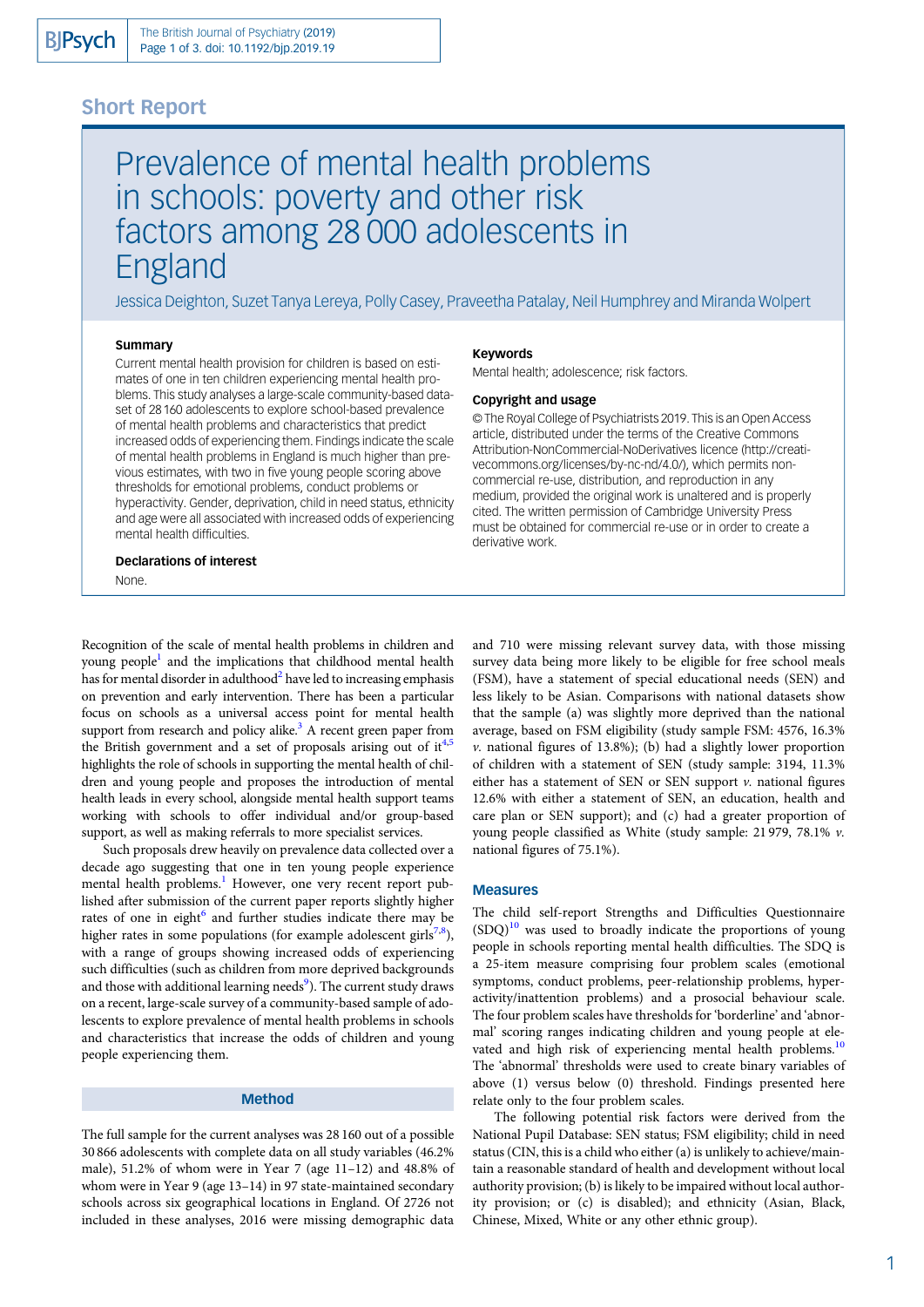| Multilevel logistic regression for mental health difficulties and child characteristics ( $n = 28$ 160) <sup>a</sup><br>Table 1 |                                                   |                                                |                                                       |                                                         |
|---------------------------------------------------------------------------------------------------------------------------------|---------------------------------------------------|------------------------------------------------|-------------------------------------------------------|---------------------------------------------------------|
|                                                                                                                                 | Emotional symptoms,<br>yes ( $n = 5181, 18.4\%$ ) | Conduct problems,<br>yes ( $n = 5197, 18.5\%)$ | Attention/hyperactivity,<br>yes ( $n = 7135, 25.3\%)$ | Peer-relationship problems,<br>yes ( $n = 2058$ , 7.3%) |
| Fixed effects, intercept (s.e.)                                                                                                 | $-2.35(0.04)$                                     | $-1.60(0.04)$                                  | $-1.13(0.04)$                                         | $-2.68(0.05)$                                           |
| Gender, OR (95% CI)                                                                                                             |                                                   |                                                |                                                       |                                                         |
| Male ( $n = 15 152$ )                                                                                                           | Reference                                         | Reference                                      | Reference                                             | Reference                                               |
| Female $(n = 13008)$                                                                                                            | 2.93 (2.73-3.14)***                               | $0.63$ (0.59-0.67)***                          | $0.80$ (0.75-0.85)***                                 | $0.92(0.84 - 1.01)$                                     |
| Ethnicity, OR (95% CI)                                                                                                          |                                                   |                                                |                                                       |                                                         |
| White $(n = 21979)$                                                                                                             | Reference                                         | Reference                                      | Reference                                             | Reference                                               |
| Any other ethnic group $(n = 450)$                                                                                              | $0.71(0.53 - 0.93)*$                              | $0.75(0.57-0.99)*$                             | $0.57$ (0.43-0.74)***                                 | $0.88(0.60 - 1.28)$                                     |
| Asian $(n = 2841)$                                                                                                              | $0.66$ (0.58-0.76)***                             | $0.66$ (0.57-0.77)***                          | $0.45(0.39 - 0.52)$ ***                               | $0.64$ (0.53-0.77)***                                   |
| Black ( $n = 1682$ )                                                                                                            | $0.53(0.44 - 0.63)$ ***                           | $1.01(0.87 - 1.17)$                            | $0.60(0.51 - 0.70**$                                  | $0.67$ (0.54-0.85)**                                    |
| Chinese $(n = 56)$                                                                                                              | $0.62(0.28 - 1.40)$                               | $0.18(0.04 - 0.73)*$                           | $0.45(0.20 - 0.99)$ *                                 | 1.01 (0.36-2.81)                                        |
| Mixed ( $n = 1152$ )                                                                                                            | $0.83(0.71 - 0.98)$ *                             | $1.00(0.86 - 1.17)$                            | $0.96(0.83 - 1.10)$                                   | $0.78$ (0.61-1.00)*                                     |
| Year group, OR (95% CI)                                                                                                         |                                                   |                                                |                                                       |                                                         |
| Year 7 ( $n = 14418$ )                                                                                                          | Reference                                         | Reference                                      | Reference                                             | Reference                                               |
| Year 9 ( $n = 13742$ )                                                                                                          | $1.38(1.30 - 1.47)***$                            | $1.18(1.11 - 1.26)$ ***                        | $1.16(1.10-1.23**$                                    | $1.00(0.92 - 1.10)$                                     |
| Special education needs, OR (95% CI)                                                                                            |                                                   |                                                |                                                       |                                                         |
| No $(n = 24966)$                                                                                                                | Reference                                         | Reference                                      | Reference                                             | Reference                                               |
| Yes ( $n = 3194$ )                                                                                                              | $1.42$ (1.29-1.57)***                             | $1.49(1.37 - 1.63)$ ***                        | $1.23$ (1.13-1.33)***                                 | 2.03 (1.81-2.29)***                                     |
| Free school meals, OR (95% CI)                                                                                                  |                                                   |                                                |                                                       |                                                         |
| No $(n = 17942)$                                                                                                                | Reference                                         | Reference                                      | Reference                                             | Reference                                               |
| Yes $(n = 10218)$                                                                                                               | $1.20(1.12 - 1.28)$ ***                           | 1.70 (1.59-1.82)***                            | 1.44 (1.36-1.53)***                                   | $1.35(1.23 - 1.49)$ ***                                 |
| Child in need status, OR (95% CI)                                                                                               |                                                   |                                                |                                                       |                                                         |
| No $(n = 26658)$                                                                                                                | Reference                                         | Reference                                      | Reference                                             | Reference                                               |
| Yes ( $n = 1502$ )                                                                                                              | 1.07 (0.93-1.22)                                  | $1.36$ (1.20-1.54)***                          | $1.24$ (1.10-1.39)***                                 | $1.24$ (1.04-1.48)*                                     |
| Variance components                                                                                                             |                                                   |                                                |                                                       |                                                         |
| School-level (s.e.)                                                                                                             | 0.20(0.02)                                        | 0.27(0.03)                                     | 0.26(0.03)                                            | 0.17(0.03)                                              |
| Intraclass correlation                                                                                                          | 0.01                                              | 0.02                                           | 0.02                                                  | 0.01                                                    |
| a. Each column represents a new regression model.<br>***P < 0.0001, **P < 0.001, *P < 0.05.                                     |                                                   |                                                |                                                       |                                                         |
|                                                                                                                                 |                                                   |                                                |                                                       |                                                         |

## Procedure

Children in Years 7 and 9 in participating schools completed surveys online in a usual school lesson. Survey data were collected using a secure online system as part of a teacher-facilitated session during a usual school day. Consent for participation in the research was sought from parents prior to, and from children and young people at the outset of, the survey sessions. Parental opt outs were received by post, phone or email and child assent was recorded via computer at the beginning of survey sessions. Schools were selected to be involved in the study by virtue of their involvement in the HeadStart programme (this is a National Lottery funded programme and the data described here are part of the baseline data collection for the programme). This research was approved by the UCL ethics committee (reference: 8097/003).

## Results

Across the 97 schools, 18.4% scored above the abnormal threshold for emotional symptoms, 18.5% for conduct problems, 25.3% for inattention/hyperactivity and 7.3% for peer-relationship problems; 42.5% scored above threshold for any one of the first three problem scales (emotional symptoms, conduct problems or inattention/hyperactivity). Odds ratios calculated in Stata using multilevel logistic regression models showed many similarities across different types of mental health problems and revealed that very little variance in mental health problems were accounted for by schools (intraclass correlations  $\leq 0.02$ ; Table 1).

Having SEN significantly increased the odds of experiencing any of the four mental health problems, as did FSM eligibility. With the exception of peer-relationship problems, being in the older year group significantly increased the odds of experiencing a mental health problem. Being male significantly increased the odds of scoring above threshold for behavioural problems and inattention/hyperactivity, whereas being female significantly increased the odds of experiencing emotional symptoms. In terms of ethnicity, relative to the White ethnic group (as the largest ethnic grouping in the sample): being Asian significantly reduced the odds of experiencing any of the four mental health problems; and being Black significantly reduced the odds of experiencing all mental health problems, except conduct problems, for which the odds were comparable with being White. Being a CIN significantly increased the odds of experiencing all mental health problems with the exception of emotional symptoms.

#### **Discussion**

Findings reported here indicate the scale of mental health problems in children across many schools in England is much higher than previous estimates, with around two in five young people scoring above 'abnormal' thresholds for three of the four problem areas measured (emotional problems, conduct problems and hyperactivity).

Although this sample was slightly more deprived on average than all schools nationally, the higher proportion of children eligible for FSM does not fully account for the extent of the increased rates of self-reported mental health problems. Moreover, these findings are consistent with other recent reports of increasing rates of mental health problems in children.<sup>[7](#page-2-0),[11](#page-2-0)</sup> Such increases may reflect potential improvements in accuracy in young people's reporting because of greater recognition of mental health issues. $11$ Alternatively, increases may represent an actual rise in difficulties. It is beyond the scope of this paper to speculate as to what might drive such a rise but many factors have been suggested including the impact of austerity, $12$  increasing experience of academic pressures, $13$  reduced rates of sleep<sup>[14](#page-2-0)</sup> and increased use of social media.[15](#page-2-0) Rates were particularly high for attention problems, a finding which, though surprising, is not inconsistent with other recent studies employing the same measures.<sup>[7](#page-2-0)</sup> It is possible that this increased rate is partly explained by measurement issues and